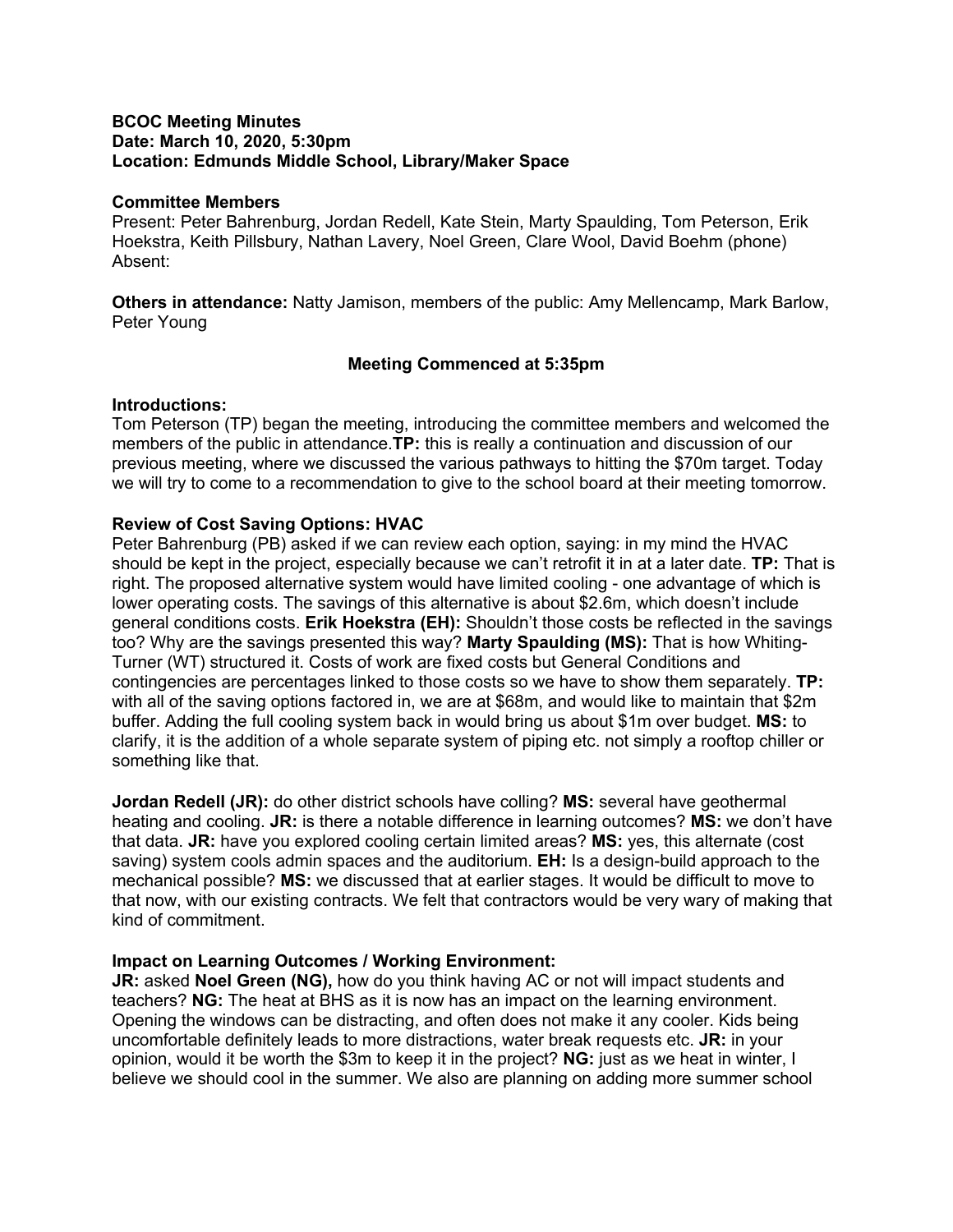and programming, and that should be factored into the decision. **JR:** considering global warming, the problem will likely only get worse over the next 10 years and beyond. **At this point Nathan Lavery jumped in, stating that we should see if committee members feel strongly about other line items, before getting too in depth on the AC.**

## **Review of Cost Saving Options: Interior Finishes**

**TP:** another decision that needs to be made now is the CMU (cinderblock) walls vs GWB (drywall) walls. Similar to Quartz tile vs vct in terms of durability/operating costs vs initial costs. **MS:** and as summer programming increases, it is becoming hard to find the time to strip and wax vct tile every summer. **Kate Stein (KS):** what are the acoustic differences between CMU and GWB walls? It is an accessibility issue. **MS:** acoustic isolation is superior in CMU walls. You can apply sound treatment to GWB walls, but what is currently proposed does not include that. **NL:** it sounds like what needs a decision right now are the walls and the HVAC.

## **Path ahead:**

**JR:** if the committee reaches a recommendation that is over the bond amount, what is the plan from there? **CW:** we will take our recommendation to the school board and to the board of finance. Our responsibilities on this committee is to recommend what we feel is the best course of action. **JR:** It's hard for me to not pursue the cost savings, knowing there isn't a plan to address the budget gap. If the school board said, this is how we would address overages, i'd feel better. I think we can't recommend anything above budget.

**CW:** we agreed to debt policy with the city. We have now identified the path to \$68m. We would have to talk about a capital campaign and what that would look like.

**NL:** we have a \$70m limit on borrowing, not on what we can spend. The question is where would we get money without borrowing more? Some of the long term capital plan money that we already have? These funds were set aside to address critical failures (1.7m?), some of which this project addresses. There are some potential sources.

#### **Other Cost Saving Measures:**

**TP:** CHPS is another area we considered for savings. Given the fairly low cost of the CHPS consultant,we plan to continue to pursue it. The construction costs of CHPS compliance is far harder to calculate, and something we will have to decide about later.

**TP:** Removing the bike canopy was another fairly easy cost saving measure, particularly because it can be installed at a later date. The student parking lot definitely needs to be reengineered, and is a project that can be completed out of other capital funds. The existing gym floor is another improvement that can be deferred to a later date, and has at least a few more years of life in it. The bleachers on the other hand, need to be replaced now. They will be replaced possibly this summer, out of operating costs or other capital funds. The furniture budget had ballooned to over \$700k and has now been cut back to about \$360k. Another potential cut would be moving from the Flotex carpet tiles (like in this Edmunds library) to traditional carpet tiles. **MS:** flotex is much easier to clean. **TP:** this can be left in as an add alternate. **TP went on to reiterate changes to galleria design, detailed in previous minutes / presentation. Other members of the committee reiterated their desire to see AC remain in the project.**

# **Timeline:**

**TP:** Decisions have to be made, and quickly. We would like to start Design Development (DD) next month. **JR:** does the district think they could think of ways to pay for the overages within the next month? **NL:** I can't promise that. But, if it is a relatively modest amount, \$1.5m for example, we can probably bridge that gap.